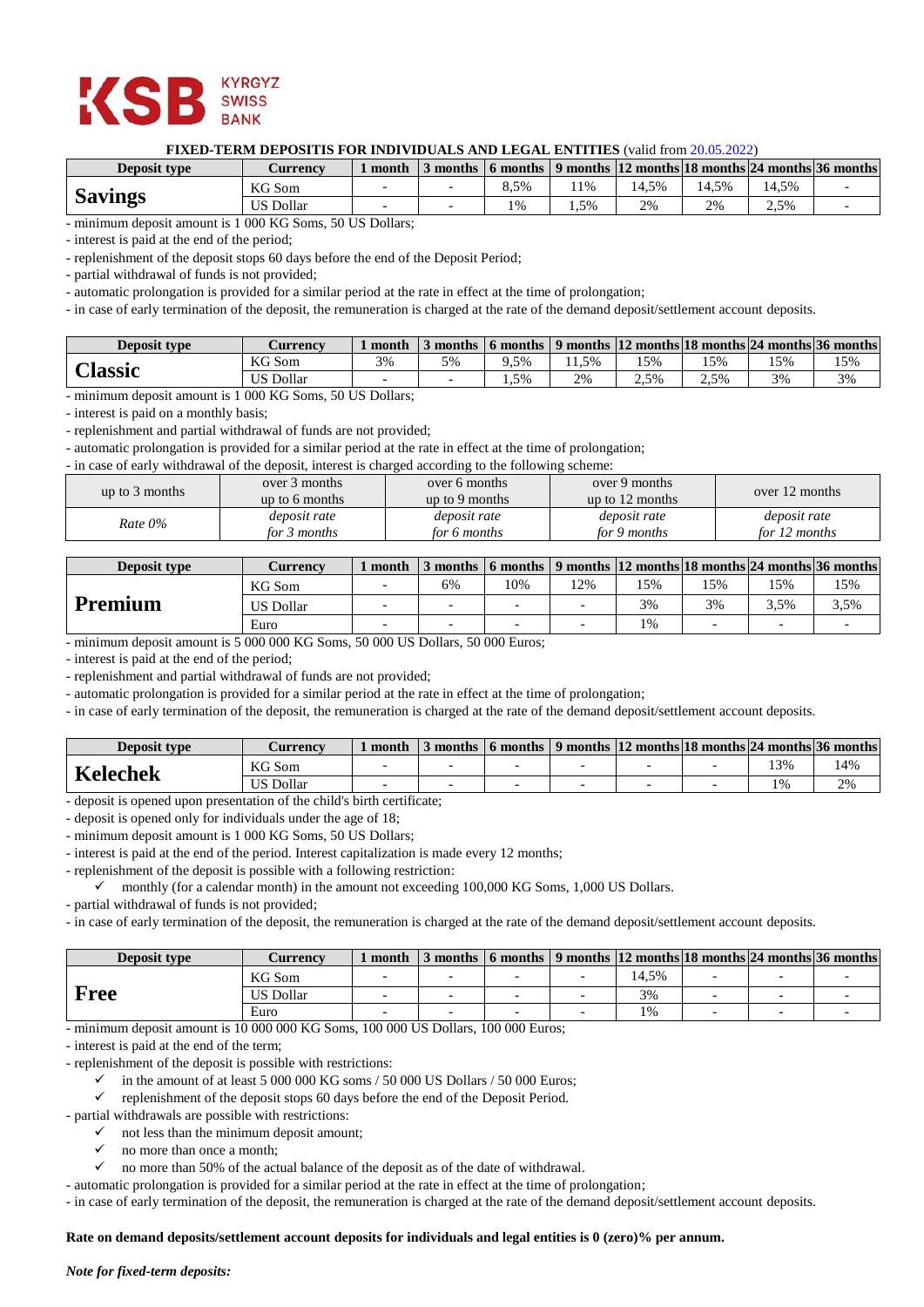- *1) The stated interest rates are per annum. The effective interest rate on KG Som deposits ranges from 3% to 16% per annum, for US Dollar deposits from 1% to 3,6% per annum, for Euro deposits from 1% per annum, depending on the terms of the deposit. The amount of the deposit and withdrawal of the deposit can change the effective interest rate.*
- *2) The rate of remuneration remains fixed throughout the term of the contract.*
- *3) When opening a deposit in KG soms for a period of 12 months or more, pensioners and veterans of the Second World War, upon presentation of the relevant document, are provided with an additional 0.5% per annum to the established rate.*